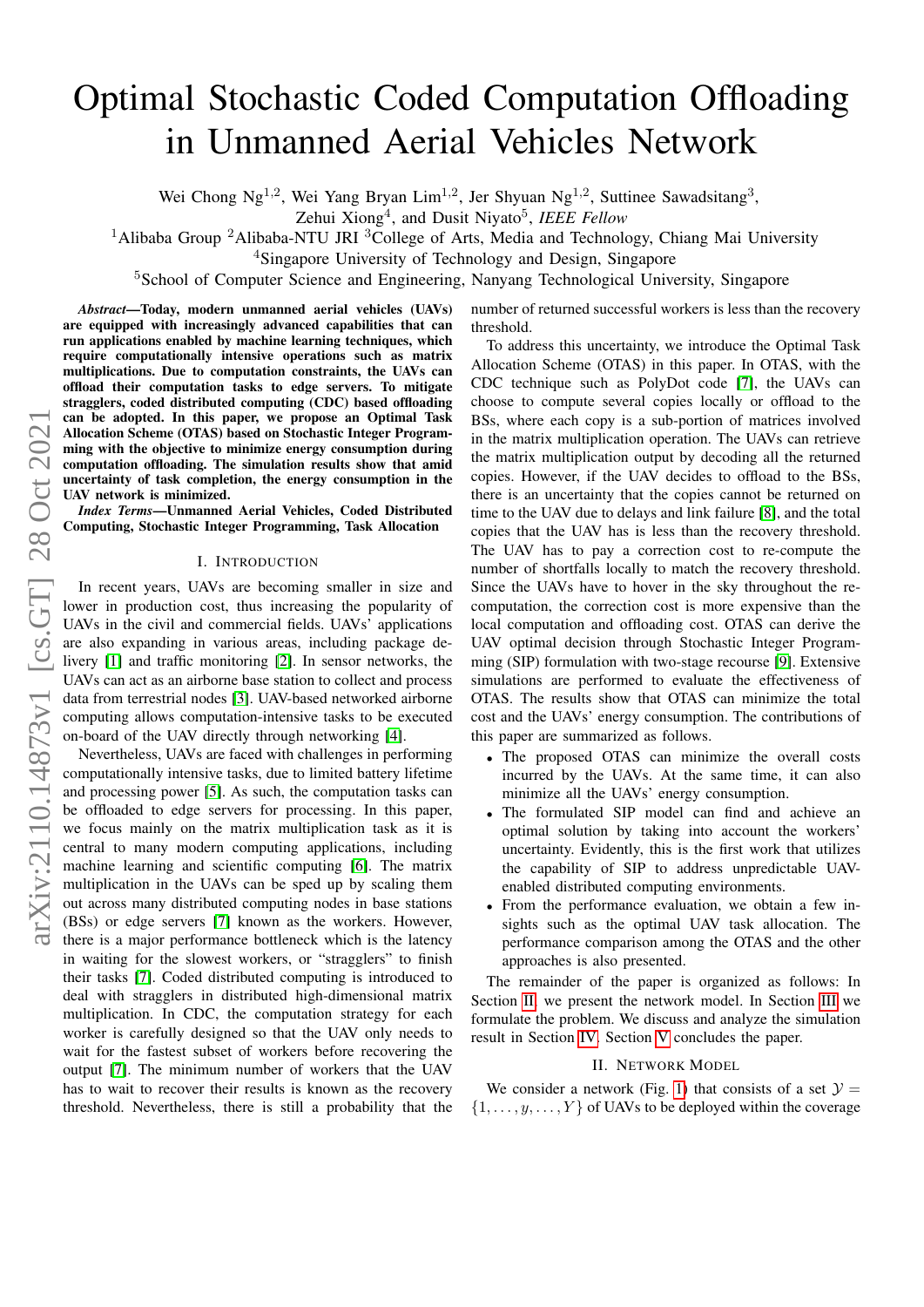of a set  $\mathcal{F} = \{1, \ldots, f, \ldots, F\}$  of macro BSs with the height of  $H_f$ . All the UAVs will take off from their respective mobile charging station which is located at  $(\mathbf{x}_y, \mathbf{y}_y)$ .  $\mathbf{x}_y$  and  $\mathbf{y}_y$  are the x-y coordinates of UAV  $y$  mobile charging station. UAV y will take off vertically to the height of  $H<sub>y</sub>$  and hover in the sky for purposes such as traffic monitoring [\[2\]](#page-5-1).  $(\mathbf{x}_y, \mathbf{y}_y, H_y)$ and  $(\mathbf{x}_f, \mathbf{y}_f, H_f)$  are the three-dimensional coordinates of the UAV y and BS f respectively, where  $H_y > H_f$  to maintain a line-of-sight (LoS) communication link between UAV  $y$  and BS  $f$ . Due to the hovering capability, we consider only the rotary-wing UAVs [\[10\]](#page-5-10).



<span id="page-1-0"></span>Fig. 1. An illustrative example of UAV network with  $Y = 6$ ,  $F = 2$ .

After the UAVs reach their respective heights, they can receive and process tasks that use the data, e.g., captured and collected by their sensors. In this paper, we consider the task that UAV  $y$  compute is the matrix-matrix product  $AB$ involving the two matrices A and B. Matrix multiplication plays an essential role in various scientific disciplines as it is regarded as the primary tool for many other computations in areas such as aerodynamic computations and machine learning [\[6\]](#page-5-5). However, the UAV has limited computing and storage capability [\[11\]](#page-5-11). Therefore, the UAV can choose to offload a portion or the whole matrix multiplication to the independently owned BS [\[11\]](#page-5-11).

In order to speed up matrix multiplication, massive parallelization has emerged as a solution. However, it has a computational bottleneck due to straggling or faults. Coded computation is introduced to make matrix multiplications resilient to faults and delays, i.e., Polynomial codes [\[7\]](#page-5-6). In PolyDot codes, the system model typically consists of a master node, multiple worker nodes, and a fusion node. In our proposed OTAS, we consider that the UAV is the master and the fusion node. BS f can partition its CPU computing capability into  $n_f$  portions. Each portion is treated as the worker and has the computation capability of  $\frac{\tau_f}{n_f}$ , where  $\tau_f$ denotes the CPU computation capability of the BS  $f$  (in CPU cycles per second). Each worker has a storage constraint that limits the worker to store only m fraction of matrices A and B [\[6\]](#page-5-5).

- In general, three scenarios may occur.
- The UAV can compute all copies locally.
- The UAV can offload a number of copies to the BS.
- The UAV can compute some copies locally and offload some copies to the BS.

 $M_y^{(l)}$  indicates the number of copies that UAV y computes locally and  $M_{y,f}^{(o)}$  denotes the number of copies that are offloaded to BS  $f$ . The final output can be decoded from all the return copies  $(M_y^{(l)} + M_{y,f}^{(o)})$ .

The definition of copy, successful workers, recovery threshold, and shortfall are given as follows.

**Definition 1.** [Copy]  $m$ -th fraction of matrices **A** and **B** [\[6\]](#page-5-5). Definition 2. [Successful workers] Workers that finish their computation task successfully and the task is received by the UAV.

Definition 3. [Recovery threshold] The recovery threshold is the worst-case minimum number of successful workers required by the UAV to complete the computation successfully [\[6\]](#page-5-5).

Definition 4. [Shortfall] There exists a shortfall when the total returned copies from the local computation and from the workers are less than the recovery threshold.

Following [\[6\]](#page-5-5), two  $N \times N$  square matrices **A** and **B** are considered. Note that our model can be applied to other matrices, e.g., Non square matrices. Each of the matrices A and B is sliced both horizontally and vertically. For example, **A** is sliced into  $\frac{N}{t} \times \frac{N}{s}$  matrices and **B** is sliced into  $\frac{N}{s} \times \frac{N}{t}$ . We choose s and t such that it satisfies  $st = m$  [\[6\]](#page-5-5). The recovery threshold  $k$  is defined [\[6\]](#page-5-5) as:

<span id="page-1-1"></span>
$$
k = t^2(2s - 1).
$$
 (1)

The processing by the workers may take a longer time when it is currently occupied with some other tasks. Therefore, the processing in the offloaded tasks are perceived to have failed if the duration exceeds the threshold time limit [\[12\]](#page-5-12). To recover the computed task, the sum of returned offloaded copies and locally computed copies must be greater than or equal to the recovery threshold k.

Similar to [\[6\]](#page-5-5), the UAV uses  $d_{enc} = N^2 (M_y^{(l)} + M_{y,f}^{(o)})$ symbols for encoding of matrices and  $d_{dec} = N^2 t^2 (2s - )$ 1)  $\log^2 t^2(2s - 1)$  to decode the returned matrices. Each copy contains  $m$ -th fraction of matrices  $A$  and  $B$ . UAV will transmit  $d_{comm}^{to} = \frac{N^2}{m}$  symbols to each of the worker. Each copy requires  $d_{cmp} = \frac{N^3}{mt}$  symbols for computation. After computation is completed, the worker will send  $d_{comm}^{fr} = \frac{N^2}{t^2}$ symbols back to the UAV.

As described earlier, the UAV can choose to offload a portion of the task or the whole task to the workers. For example, when the recovery threshold  $k = 4$  and the UAV decide to offload two copies of the task for the workers to compute  $M_{y,f}^{(o)} = 2$ . Therefore, the UAV has to compute at least two more copies locally to match the recovery threshold  $M_y^{(l)} = 2$ . The UAV will hover in the sky for a threshold time limit  $t_{y}^{thresh}$  to wait for the offloaded copies to return. In this paper,  $\dot{t}_y^{thresh}$  is set as the worst-case scenario, i.e., time required to compute all copies locally by the UAV. However, there is a probability that the workers may fail, i.e., the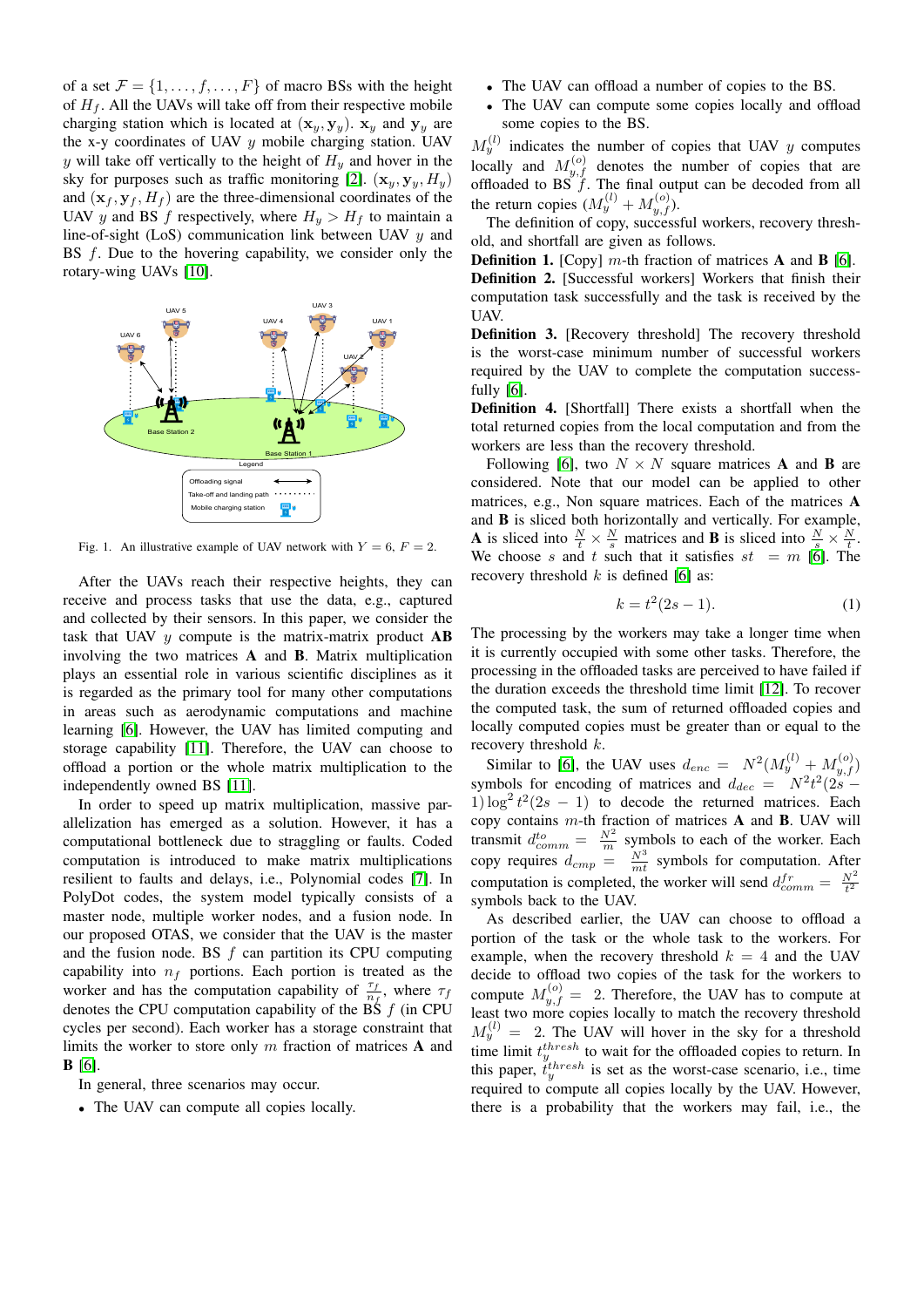computed task is not returned to the UAV after  $t_y^{thresh}$ . As a result, the UAV cannot successfully complete the full task if the total returned copies are less than 4. When the UAV fails to receive a copy, it means that there exists a shortfall, and hence, the UAV has to recompute the number of shortfalls locally. In the meantime, the UAV has to continue hover in the sky when performing the re-computation. In this paper, we use SIP to model the uncertainty problem to optimize the number of copies to compute locally  $M_y^{(l)}$  and offload  $M_{y,f}^{(o)}$ . At the same time, it will also minimize the overall cost incurred by the UAVs. In the following, we discuss the propulsion, computation, and communication related energy costs for the UAVs.

# *A. UAV Hovering Energy*

The propulsion energy consumption is needed to provide the UAV with sufficient thrust to support its movement. The propulsion power of a rotary-wing UAV with speed V can be modeled as follows [\[10\]](#page-5-10):

<span id="page-2-1"></span>
$$
P(V) = P_0 \left(1 + \frac{3V^2}{U_{tip}^2}\right) + P_1 \left(\sqrt{1 + \frac{V^4}{4v_0^4}} - \frac{V^2}{2v_0^2}\right)^{\frac{1}{2}} + \frac{1}{2} d_0 \rho \mathbb{A} V^3,\tag{2}
$$

where

$$
P_0 = \frac{\delta}{8} \rho s A \Delta^3 R^3,
$$
 (3)

$$
P_1 = (1 + \mathbf{k}) \frac{W^{3/2}}{\sqrt{2\mathbb{A}\rho}}.\tag{4}
$$

 $P_0$  and  $P_1$  are two constants related to UAV's weight, rotor radius, air density, etc.  $U_{tip}$  denotes the tip speed of the rotor blade,  $v_0$  is known as the mean rotor induced velocity in hover,  $d_0$  and s are the fuselage drag ratio and rotor solidity, respectively.  $\rho$  and A are the air density and rotor disc area, respectively. W is the UAV weight,  $\delta$  is the profile drag coefficient, and  $\triangle$  denotes blade angular velocity. By substituting  $V = 0$  into [\(2\)](#page-2-1) [\[10\]](#page-5-10), we obtain the power consumption for hovering status as follows:

$$
P_h = P_0 + P_1. \tag{5}
$$

#### *B. Local Computing Model*

When one copy is processed locally, the local computation execution time of UAV  $y$  is expressed as [\[13\]](#page-5-13):

$$
t_{y}^{local} = \frac{\mathcal{C}_{y}d(\frac{N^{3}}{mt})}{\tau_{y}},\tag{6}
$$

where  $C_y$  is the number CPU cycles needed to process a bit,  $\tau_y$  denotes the total CPU computing capability of UAV y, and  $d(\cdot)$  is a function to translate the number of symbols to the number of bits for computation. The UAV  $y$  takes  $t_y^{enc}$  seconds to encode one copy of the matrices, and it is expressed as follows:

$$
t_y^{enc} = \frac{\mathcal{C}_y d(N^2)}{\tau_y}.\tag{7}
$$

After the UAV y obtains at least k copies, it will take  $t_y^{dec}$ secs to decode.  $t_{y}^{dec}$  is defined as follows:

$$
t_{y}^{dec} = \frac{C_{y}d(N^{2}t^{2}(2s-1)\log^{2}t^{2}(2s-1))}{\tau_{y}}.
$$
 (8)

# *C. UAV Communication Model*

We assume that each UAV is allocated with an orthogonal spectrum resource block to avoid the co-interference among the UAVs [\[14\]](#page-5-14). The transmission rate from UAV  $y$  to BS  $f$ can be represented as [\[5\]](#page-5-4):

<span id="page-2-2"></span>
$$
r_{y,f} = B_y \log_2(1 + P_y^C h_{y,f}/N_o),\tag{9}
$$

where the wireless transmission power of the UAV  $y$  is expressed as  $P_y^C$ .  $h_{y,f}$  is the channel gains, and  $N_0$  is the variance of complex white Gaussian noise. UAV to BS communication is most likely to be dominated by LoS links. Therefore, the air-to-ground channel power gain from UAV  $y$ to BS  $f$  can be modeled as follows [\[15\]](#page-5-15):

$$
h_{y,f} = \frac{\beta_0}{\mathbb{D}_{y,f}^2},\tag{10}
$$

where

$$
\mathbb{D}_{y,f}^2 = (\mathbf{x}_y - \mathbf{x}_f)^2 + (\mathbf{y}_y - \mathbf{y}_f)^2 + (H_y - H_f)^2, \quad (11)
$$

 $\mathbb{D}_{u,f}$  denotes the distance between UAV y and BS f and  $\beta_0$ represents the reference channel gain at distance  $d_0 = 1$ m in an urban area [\[15\]](#page-5-15). The transmission time to offload one copy of matrix from UAV  $y$  to BS  $f$  can be given as follows:

$$
t_{y,f}^{to} = \frac{d(\frac{N^2}{m})}{r_{y,f}}.\t(12)
$$

The energy  $e_y$  required by UAV y to receive data from the BS  $f$  is defined as follows [\[16\]](#page-5-16):

$$
e_y = P_y^r \frac{d(\frac{N^2}{t^2})}{r_{f,y}},
$$
\n(13)

where  $P_y^r$  is the receiving power of UAV y and  $r_{f,y}$  is similar to [\(9\)](#page-2-2).

## III. PROBLEM FORMULATION

<span id="page-2-0"></span>This section introduces the Deterministic Integer Programming (DIP) and SIP to optimize the number of copies to compute locally and offload by minimizing the UAVs' total cost.

#### *A. Deterministic Integer Programming System Model*

In an ideal case when the number of shortfalls is precisely known, the UAVs can choose the exact number of copies to compute locally or offload. Therefore, the correction for the shortfall is not needed, and the correction cost is zero. Similar to [\[17\]](#page-5-17), the cost function is proportional to their offloaded data and to their demand for consuming computation resources. In total, four types of payments are considered in DIP. It will cost  $\overline{C}_y$  for UAV y to compute one copy locally.  $\underline{C}_y$  is the cost for UAV y to hover in the sky for  $t_y^{thresh}$  seconds. Since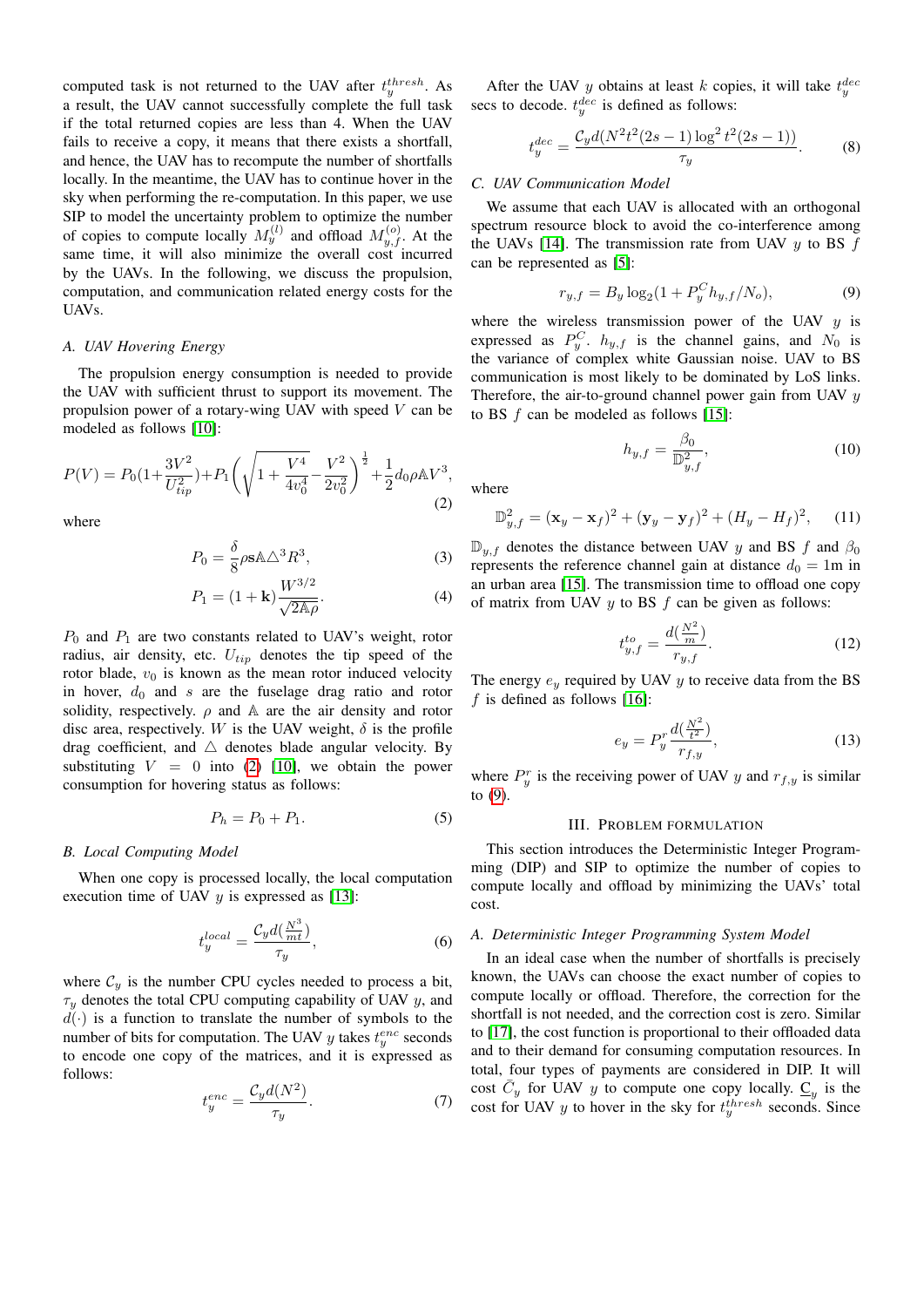$\underline{C}_y$  exists in all three scenarios as described in Section [II,](#page-0-0) we can completely remove this cost from the formulation. The BS f charges the UAV with  $C_{y,f}$  for each copy that is offloaded.  $\hat{C}_y$  is the decoding cost to retrieve the final output.

•  $\bar{C}_y$  denotes the UAV y local computational and encoding cost for computing of one copy, i.e.,

$$
\bar{C}_y = \alpha_1 (t_y^{local} + t_y^{enc}), \tag{14}
$$

where  $\alpha_1$  is the cost coefficient associated to the energy consumption.

•  $C_{y,f}$  denotes the offloading cost and it consists of three parts. The first part is related to the transmission and encoding delay. The second part is the UAV  $y$  receiving energy cost and the last part  $C_f$  is the service cost for BS  $f$ . It is modeled as follows:

$$
C_{y,f} = \alpha_1(t_{y,f}^{to} + t_y^{enc}) + \alpha_2 e_y + C_f, \qquad (15)
$$

where  $\alpha_2$  is the cost coefficient with a similar role to  $\alpha_1$ . •  $\hat{C}_y$  denotes the UAV y decoding cost for the returned matrices as follows:

$$
\hat{C}_y = \alpha_1 t_y^{dec}.\tag{16}
$$

A DIP can be formulated and minimize the total cost of the UAVs as follows: Minimise:

$$
\sum_{y \in \mathcal{Y}} (M_y^{(l)} \bar{C}_y + \hat{C}_y) + \sum_{y \in \mathcal{Y}} \sum_{f \in \mathcal{F}} M_{y,f}^{(o)} C_{y,f}, \qquad (17)
$$

subject to:

$$
M_y^{(l)} + \sum_{f \in \mathcal{F}} M_{y,f}^{(o)} - S_y \ge k, \qquad \forall y \in \mathcal{Y}, \qquad (18)
$$

$$
\sum_{y \in \mathcal{Y}} M_{y,f}^{(o)} \le n_f, \qquad \forall f \in \mathcal{F}. \tag{19}
$$

The objective function in [\(17\)](#page-3-0) is to minimize UAVs' total cost. The first part is to minimize the UAVs' local computation cost and the second part is to minimize the UAVs' offloading cost. The constraint in [\(18\)](#page-3-1) ensures that the number of copies computed locally and offloaded have to be at least equal to or larger than the recovery threshold k, and  $S_y$  is the number of shortfalls. The constraint in [\(19\)](#page-3-2) ensures that the total number of copies offloaded to BSs must not exceed the total number of workers.

## *B. Stochastic Integer Programming System Model*

If the number of shortfalls cannot be known precisely, the deterministic optimization formulation defined in [\(17\)](#page-3-0) - [\(19\)](#page-3-2) is no longer applicable. Therefore, SIP with two-stage recourse is developed. The first stage is the assignment stage, whereby the UAV decides the number of copies to be computed locally and offloaded. The decision will be made based on the available cost information and the probability distribution of the shortfall, which refers to at least one copy that fails to return to the UAV after the copy has been offloaded. It can lead to the situation that the total number of copies that the UAV receives is less than  $k$ . The second stage is the correction stage. After the actual shortfall is observed, the UAV will perform a correction action to compute the number of shortfalls locally so that the total number of copies can match with k. It costs the UAV  $C_y$  to compute each copy locally for the shortfall. Similar to DIP, in order to retrieve the final matrix multiplication output, it will cost UAV  $y \; \hat{C}_y$ for decoding.

Let  $\omega = (\mathbb{F}_1, \dots, \mathbb{F}_y)$  denotes the scenario of all UAVs and a set of scenarios is denoted by  $\Omega$ , i.e.,  $\omega \in \Omega$  [\[1\]](#page-5-0).  $\mathbb{F}_y$ represents a binary parameter of the shortfall from UAV y. When  $\mathbb{F}_y = 1$  means that, from the copies that UAV y had offloaded, at least  $A_y$  copy did not return. As a result, the total number of copies that it currently has is less than  $k$ , and  $\mathbb{F}_y = 0$  otherwise. For example, suppose the service provider owns three UAVs. In this case, the shortfall scenario is denoted by  $\omega = (\mathbb{F}_1, \mathbb{F}_2, \mathbb{F}_3)$  in which (1,0,0) indicates that UAV 1 have shortfall due to the copy failure to return while UAV 2 and 3 do not. Let  $A = (A_1, \ldots, A_Y)$  be a list representing the number of shortfalls whereby  $A_y \leq k$ .

The objective function of SIP is the same as DIP with an additional correction cost.

<span id="page-3-0"></span>•  $\tilde{C}_y$  is the correction cost, and it consists of two parts. The first part denotes the correction cost for one copy if the UAV  $y$  has a shortfall. The second part is the penalty cost for the UAV to stay hover in the sky when there is a shortfall. The penalty cost can be from delay of completing the task, additional computation energy and some other opportunity costs, e.g., UAV cannot process the next task immediately. The correction cost is given as follows:

$$
\tilde{C}_y = \alpha_1 (t_y^{local} + t_y^{enc}) + \alpha_2 P_h t_y^{local}, \qquad (20)
$$

<span id="page-3-2"></span><span id="page-3-1"></span>We formulate the task allocation as a two-stage SIP model. There are three decision variables in this model.

- $M_y^{(l)}$  indicates the number of copies to compute locally by UAV  $y$ .
- $M_{y,f}^{(o)}$  indicates the number of copies to be offloaded to the BS  $f$  by UAV  $y$ .
- $M_y^{(L)}$  indicates the number of copies to compute locally by UAV  $y$  when there is a shortfall.

The objective function given in  $(21)$  and  $(22)$  is to minimize the total cost of UAVs. The expressions in [\(21\)](#page-3-3) and [\(22\)](#page-4-1) represent the first stage and second stage objectives, respectively. In [\(22\)](#page-4-1),  $\mathcal{P}(\omega)$  denotes the probability if scenario  $\omega \in \Omega$ is realized and in reality,  $\mathcal{P}(\omega)$  can be obtained from the historical records. The SIP formulation can be expressed as follows:

Minimise:

<span id="page-3-3"></span>
$$
\sum_{y \in \mathcal{Y}} (M_y^{(l)} \overline{C}_y + \hat{C}_y) + \sum_{y \in \mathcal{Y}} \sum_{f \in \mathcal{F}} M_{y,f}^{(o)} C_{y,f} + \mathbb{E} \bigg[ \mathcal{Q}(M_{y,f}^{(o)}(\omega)) \bigg], \quad (21)
$$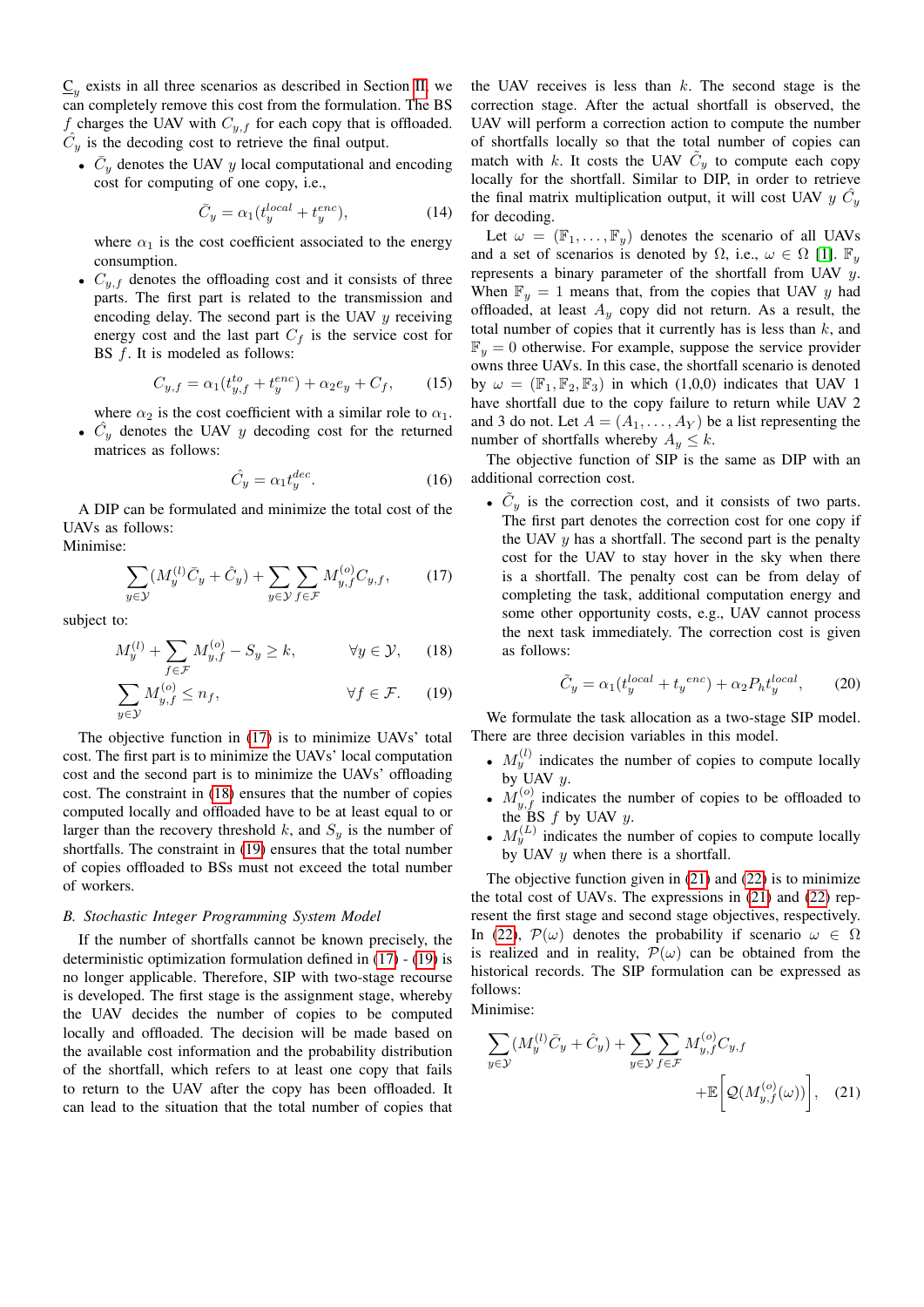where

$$
\mathcal{Q}(M_{y,f}^{(o)}(\omega)) = \sum_{y \in \mathcal{Y}} \sum_{\omega \in \Omega} (\mathbb{F}_y(\omega) \mathcal{P}(\omega) M_y^{(L)}(\omega) \tilde{C}_y), \quad (22)
$$

subject to:

$$
M_y^{(l)} + \sum_{f \in \mathcal{F}} M_{y,f}^{(o)} \ge k, \qquad \forall y \in \mathcal{Y}, \quad (23)
$$
  

$$
M_y^{(l)} + \sum_{f \in \mathcal{F}} M_{y,f}^{(o)} + M_y^{(L)}(\omega) - A_y(\omega) \ge k,
$$

<span id="page-4-4"></span>
$$
\forall y \in \mathcal{Y}, \forall \omega \in \Omega, \quad (24)
$$

$$
\sum_{y \in \mathcal{Y}} M_{y,f}^{(o)} \le n_f, \qquad \forall f \in \mathcal{F}. \tag{25}
$$

The constraint in [\(23\)](#page-4-2) ensures that the number of copies computed locally and offloaded should be at least k. The constraint in [\(24\)](#page-4-3) ensures that if the UAV has a shortfall, the UAV has to compute the shortfall locally to match  $k$ . The constraint [\(25\)](#page-4-4) is the same as constraint [\(19\)](#page-3-2).

## IV. SIMULATION RESULT AND ANALYSIS

<span id="page-4-0"></span>In this simulation, we consider the system model with ten UAVs and two BSs. A conceptual illustration of the system model is shown in Fig. [2.](#page-4-5) Figure [2](#page-4-5) is an x-y plane that shows the locations of the UAVs and the BSs. They are randomly allocated in a  $1000 \times 1000$   $m^2$ . Each small grid is  $25 \times 25$   $m^2$ . We consider the case with  $m = 2$  [\[6\]](#page-5-5). Therefore, we can substitute  $s = \frac{2}{t}$  into equation [\(1\)](#page-1-1), and we obtain the following:

<span id="page-4-6"></span>
$$
k = 4t - t^2,\tag{26}
$$

by differentiating equation  $(26)$  with respect to the variable t and equating the result to zero. Then, we are able to obtain  $t = 2$ ,  $s = 1$ , and  $k = 4$ . To solve SIP, We assume that the probability distribution of all scenarios in set  $\Omega$  are known [\[18\]](#page-5-18), then, the complexity of the problem depends on the total number of scenarios in stage two [\[18\]](#page-5-18). For example in Section [III,](#page-2-0) the complexity for the formulated two-stage SIP is  $|\Omega|$ . The simulation parameters are summarized in Table [I](#page-4-7) and their values are from [\[5\]](#page-5-4), [\[10\]](#page-5-10). For the presented experiments, we implement the SIP model using GAMS script [\[19\]](#page-5-19).

|                           |                      |                     | LLAV 1                              |
|---------------------------|----------------------|---------------------|-------------------------------------|
|                           |                      | Υ,                  | يتمهر                               |
|                           | UAV 4                | UAV <sub>2</sub>    | (350, 450)                          |
|                           | يتمهر                | শতুৰ                |                                     |
|                           | $(-250, 350)$        | (50, 350)           | BS <sub>1</sub><br>"A"              |
|                           |                      | UAV <sub>3</sub>    | (250, 250)                          |
|                           |                      | يتمكيز              |                                     |
| UAV <sub>5</sub><br>يتمهم |                      | (50, 150)           |                                     |
| $(-350.50)$               |                      | (0,0)               | x                                   |
|                           |                      | UAV 6               |                                     |
| UAV 7<br>ਆ                | BS <sub>2</sub>      | موم<br>$(-50,-150)$ | <b>UAV 10</b>                       |
| $(-450,-250)$             | "Å"<br>$(-200,-300)$ |                     | UAV 9 <sub>(350,-250)</sub><br>يتهج |
|                           | UAV 8<br>يتمهر       |                     | $(250, -350)$                       |
|                           | <b>6450-4501</b>     |                     |                                     |

<span id="page-4-5"></span>Fig. 2. x-y coordinates of all the UAVs and BSs.

First, the cost structure of the network is studied. As an illustration, a primitive UAV network is considered with zero

TABLE I EXPERIMENT PARAMETERS

<span id="page-4-7"></span><span id="page-4-3"></span><span id="page-4-2"></span><span id="page-4-1"></span>

| <b>Parameter</b>                                      | <b>Values</b>  |
|-------------------------------------------------------|----------------|
| Length of the matrix, N                               | 1000           |
| UAV weight in $kq$ , W                                | 10.2           |
| Air density in $kg/m^3$ , $\rho$                      | 1.225          |
| Rotor radius in meter, $R$                            | 0.5            |
| Rotor disc area in $m^2$ , A                          | 0.79           |
| Blade angular velocity in radians/second, $\triangle$ | 400            |
| Tip speed of the rotor blade, $U_{tip}$               | 200            |
| Number of blades, b                                   | $\overline{4}$ |
| Blade or aerofoil chord length, c                     | 0.0196         |
| Rotor solidity, defined as the ratio of the           |                |
| total blade area $bcR$ to the disc area $A$ , s       | 0.05           |
| Fuselage drag ratio, $d_0$                            | 0.3            |
| Mean rotor induced velocity in hover, $v_0$           | 7.2            |
| Profile drag coefficient, $\delta$                    | 0.012          |
| Incremental correction factor                         | 0.1            |
| to induced power, k                                   |                |
| UAV hover height in meter, $H_u$                      | 100            |
| BS height in meter, $H_f$                             | 20             |
| UAV bandwidth in $MHz$ , $B_y$                        | 2              |
| UAV transmit power in $mW$ , $P_u^C$                  | 32             |
| UAV receiving power in $mW$ , $\mathring{P}_y^r$      | 32             |
| White Gaussian noise in $dBm$ , $N_0$                 | $-100$         |
| UAV computation power in $GHz$ , $\tau_u$             | 1              |
| BS computation power in $GHz$ , $\tau_f$              | 20             |
| Number of CPU cycles needed                           | 20             |
| to process a bit, $\mathcal{C}_u$                     |                |
| Channel gains, $\beta_0$                              | $-60dB$        |
| Number of workers in $BS_f$ , $n_f$                   | 15             |
| Service cost for BS $f, C_f$ in \$                    | 0.2            |
| $\alpha_1$                                            | 0.6            |
| $\alpha_2$                                            | 0.0004         |

local computation, and  $n_1 = n_2 = 100$ . Furthermore, we first consider 10 UAVs and 1 BS. Since  $k = 4$ , the number of copies that are offloaded begins with 4. In Fig. [3,](#page-5-20) the costs in the first and second stages and the total cost under the different number of the offloaded copies are presented. As expected, the first stage's cost increases as the number of copies that are offloaded increases. However, the cost in the second stage after knowing the actual shortfall decreases, as the number of copies that are offloaded increases since the UAV needs to perform fewer re-computation to match with the shortfall. Figure [3](#page-5-20) shows the optimal solution in this simple network. It can be identified that even in this simple network, the optimal solution is not trivial to obtain due to the uncertainty of shortfall. Therefore, SIP formulation is required to guarantee the minimum cost to the UAVs.

Next, we evaluate the effect of number of UAVs in the network. The network is initialized with only  $UAV_1$ . The total cost of the network is monitored as the number of UAVs joining the network increases. Figure [4](#page-5-21) displays the result from this set-up. When the number of UAVs in the network is more than 6, we can observe a sharp increase in this network's cost far beyond the preceding trend, as indicated by the dotted line. The total number of workers in each BS that can work on the matrix multiplication is  $n_f$ . In this case, all the workers from the BSs are occupied when the number of UAVs exceeded 6. Instead of offloading to the BSs, the rest of the UAVs have to compute the copy locally, leading to a sharp increase in cost.